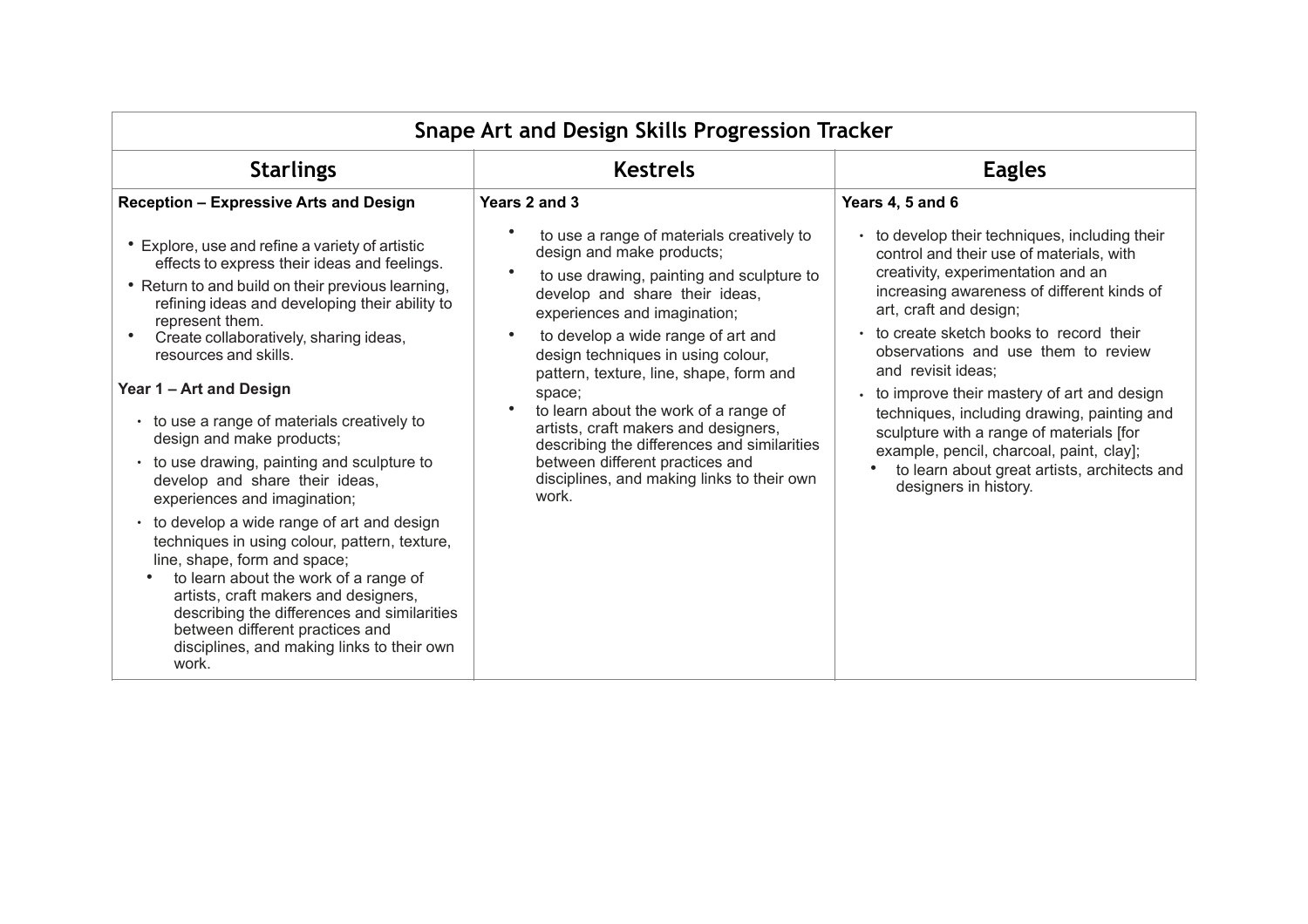### **Exploring and Developing Ideas**

Children start to understand how ideas are developed through processes. Children build up resilience to getting things wrong and trying again. Children practise and share their learning and skills with others, receive and offer feedback to improve.

## **KS1 Art and Design National Curriculum**

To produce creative work, exploring their ideas and recording experiences.

Children can:

- respond positively to ideas and starting points;
- explore ideas and collect information;
- describe differences and similarities and make links to their own work;
- try different materials and methods to improve;
- use key vocabulary to demonstrate knowledge and understanding in this strand: work, work of art, idea, starting point, observe, focus, design, improve.

## **Exploring and Developing Ideas**

Children start collecting and developing ideas using sketchbooks. They continue to build up resilience, making mistakes and suggesting improvements to improve their work. Children practise and share their learning and skills with others, giving and receiving feedback to improve.

# **KS2 Art and Design National Curriculum**

Pupils should be taught to develop their techniques with creativity, experimentation and an increasing awareness of different kinds of art, craft and design.

To create sketchbooks to record their observations and use them to review and revisit ideas.

Children can:

- use sketchbooks to record ideas;
- explore ideas from first-hand observations;
- question and make observations about starting points, and respond positively to suggestions;
- adapt and refine ideas:
- use key vocabulary to demonstrate knowledge and understanding in this strand: line, pattern, texture, form, record, detail, question, observe, refine.

### **Exploring and Developing Ideas**

Children start collecting more information and resources to present in sketchbooks. They continue to build their knowledge of techniques by experimenting and predicting what might happen. Children continue to practise and share their learning and skills with others, receiving and offering feedback to improve.

## **KS2 Art and Design National Curriculum**

- Pupils should be taught to develop their techniques with creativity, experimentation and an increasing awareness of different kinds of art, craft and design.
	- To create sketchbooks to record their observations and use them to review and revisit ideas.

- review and revisit ideas in their sketchbooks;
- offer feedback using technical vocabulary;
- think critically about their art and design work;
- use digital technology as sources for developing ideas;
- use key vocabulary to demonstrate knowledge and understanding in this strand: sketchbook, develop, refine, texture, shape, form, pattern, structure.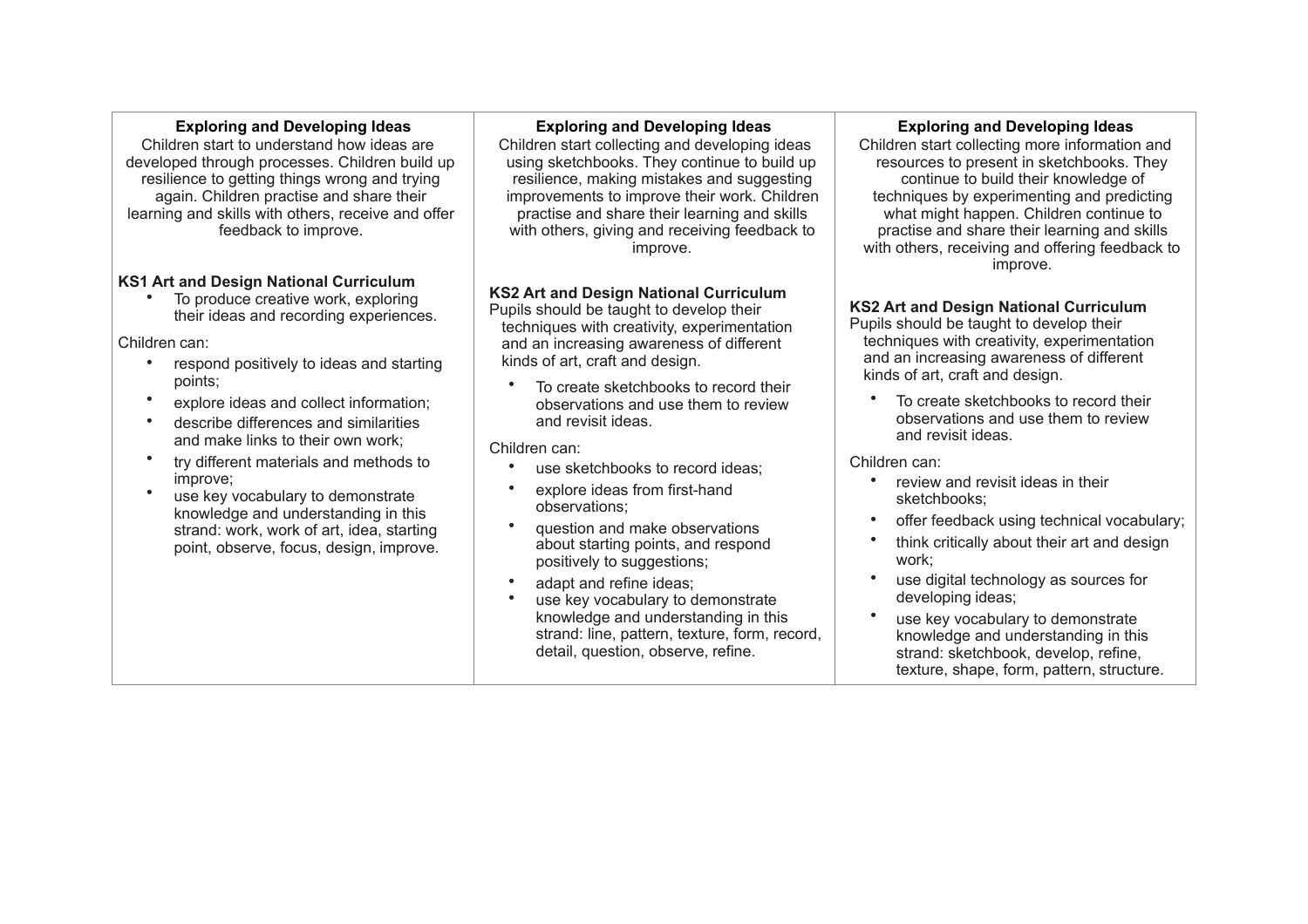#### **Drawing**

Children begin to explore different techniques involved in drawing such as shading, thick and thin lines, patterns and shapes as well as using different surfaces to draw on. Children are also exposed to using different materials to draw with such as pencils, felt tips, charcoal, crayons, chalk and pastels.

#### **KS1 Art and Design National Curriculum**

- To become proficient in drawing techniques.
- To use drawing to develop and share their ideas, experiences and imagination.

Children can:

- draw lines of varying thickness;
- use dots and lines to demonstrate pattern and texture;
- use different materials to draw, for example pastels, chalk, felt tips;
- use key vocabulary to demonstrate knowledge and understanding in this strand: portrait, self-portrait, line drawing, detail, landscape, cityscape, building, pastels, drawings, line, bold, size, space.

### **Drawing**

Children develop their knowledge of drawing by continuing to use a variety of drawing tools from KS1. They are introduced to new ways of making effect through tone, texture, light and shadow. They have the opportunity to use vocabulary learned in KS1 accurately, e.g. shading, thick and thin.

### **LKS2 Art and Design National Curriculum**

- To become proficient in drawing techniques.
- To improve their mastery of art and design techniques, including drawing, with a range of materials.

Children can:

- experiment with showing line, tone and texture with different hardness of pencils;
- use shading to show light and shadow effects;
- use different materials to draw, e.g. pastels, chalk, felt tips;
- show an awareness of space when drawing;
- use key vocabulary to demonstrate knowledge and understanding in this strand: portrait, light, dark, tone, shadow, line, pattern, texture, form, shape, tone, outline.

# **Drawing**

Children continue to use a variety of drawing tools but are introduced to new techniques, e.g. creating perspective. They become more confident in techniques already learned and use the vocabulary learned accurately, e.g. shading, thick and thin. Children will rely on their sketching books to improve their drawing skills.

### **KS2 Art and Design National Curriculum**

- To become proficient in drawing techniques.
- To improve their mastery of art and design techniques, including drawing, with a range of materials.

- use a variety of techniques to add effects, e.g. shadows, reflection, hatching and cross-hatching;
- depict movement and perspective in drawings;
- use a variety of tools and select the most appropriate;
- use key vocabulary to demonstrate knowledge and understanding in this strand: line, texture, pattern, form, shape, tone, smudge, blend, mark, hard, soft, light, heavy, mural, fresco, portrait, graffiti.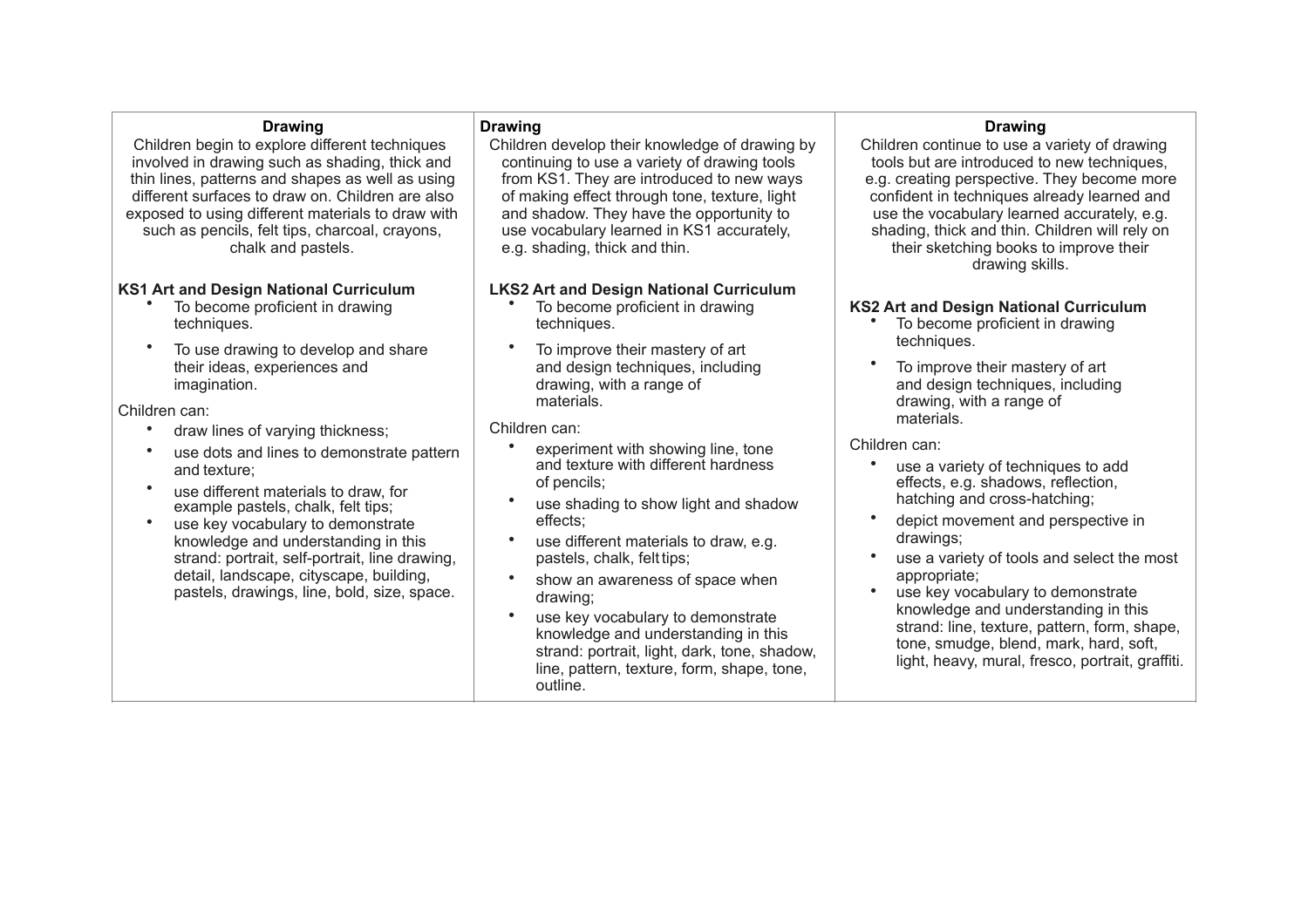### **Painting**

Children can explore using a variety of different brushes to see what happens. Children begin to learn the primary colours and experiment with mixing paints to understand tone and secondary colours.

## **KS1 Art and Design National Curriculum**

To become proficient in painting techniques.

To use painting to develop and share their ideas, experiences and imagination.

Children can:

- name the primary and secondary colours;
- experiment with different brushes (including brushstrokes) and other painting tools;
- mix primary colours to make secondary colours;
- add white and black to alter tints and shades;
- use key vocabulary to demonstrate knowledge and understanding in this strand: primary colours, secondary colours, neutral colours, tints, shades, warm colours, cool colours, watercolour wash, sweep, dab, bold brushstroke, acrylic paint.

## **Painting**

Children continue exploring using a variety of different brushes to see what happens. They use the language of colour accurately when mixing, e.g. shade, primary and tint. Children begin to experiment with colour for effect and mood.

# **LKS2 Art and Design National Curriculum**

To become proficient in painting techniques.

To improve their mastery of art and design techniques, including painting with a range of materials.

Children can:

- use varied brush techniques to create shapes, textures, patterns and lines;
- mix colours effectively using the correct language, e.g. tint, shade, primary and secondary;
- create different textures and effects with paint;
- use key vocabulary to demonstrate knowledge and understanding in this strand: colour, foreground, middle ground, background, abstract, emotion, warm, blend, mix, line, tone, fresco.

## **Painting**

Children continue exploring a variety of different brushes to see what happens. They use the language of colour accurately and use inspiration from natural and non-natural works to create a colour palette. Children are more expressive with colour, associating colours with moods.

**KS2 Art and Design National Curriculum** To become proficient in painting techniques.

To improve their mastery of art and design techniques, including painting with a range of materials.

- create a colour palette, demonstrating mixing techniques;
- use a range of paint (acrylic, oil paints, water colours) to create visually interesting pieces:
- use key vocabulary to demonstrate knowledge and understanding in this strand: blend, mix, line, tone, shape, abstract, absorb, colour, impressionism, impressionists.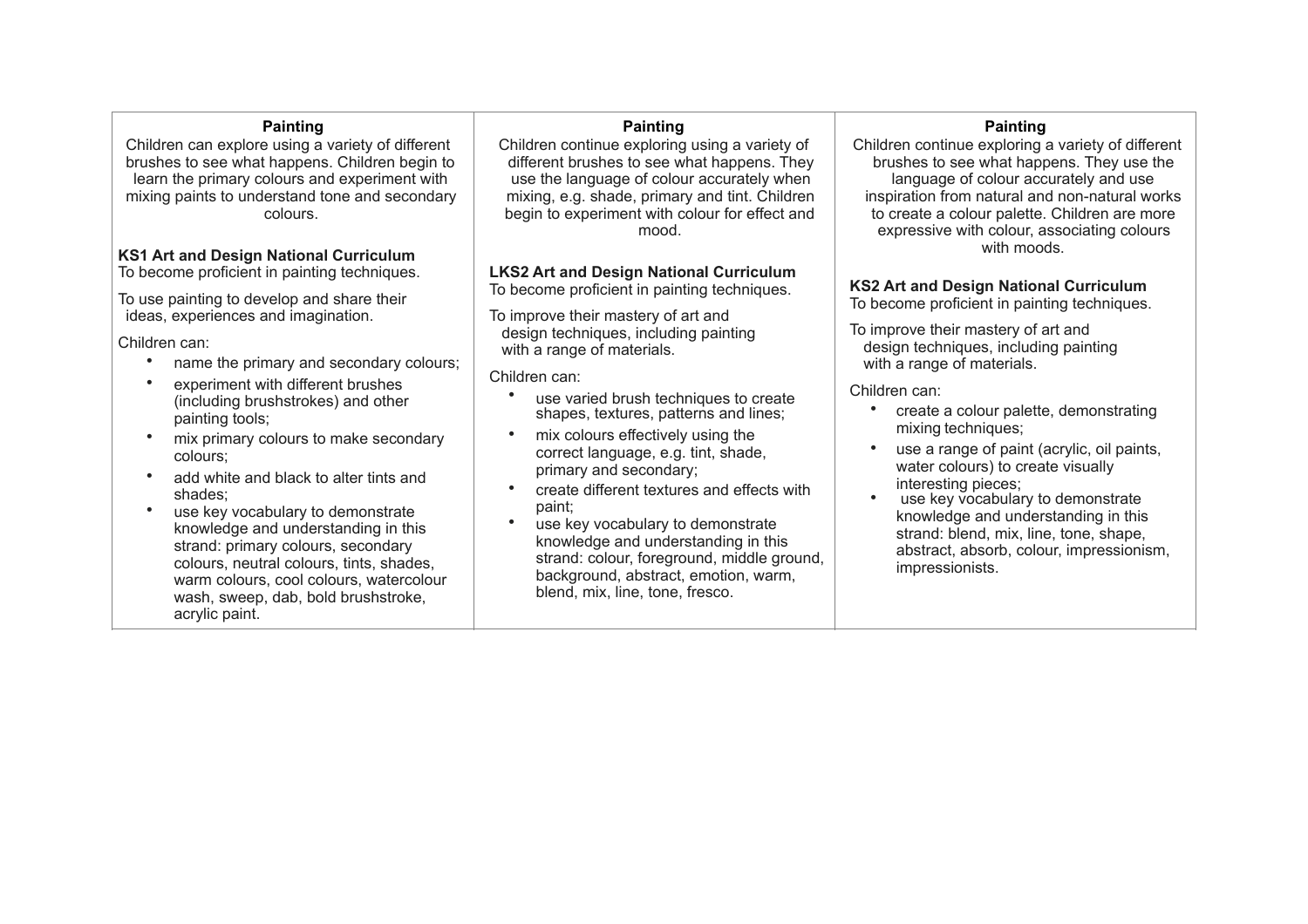#### **Sculpture**

Children have the opportunity to use a variety of materials for sculpting and experiment with joining and constructing. They begin to use the correct vocabulary associated with sculpting and construction to demonstrate their understanding of the skill.

# **KS1 Art and Design National Curriculum**

To become proficient in sculpting techniques.

To use sculpture to develop and share their ideas, experiences and imagination.

Children can:

- use a variety of natural, recycled and manufactured materials for sculpting, e.g. clay, straw and card;
- use a variety of techniques, e.g. rolling. cutting, pinching;
- use a variety of shapes, including lines and texture;
- use key vocabulary to demonstrate knowledge and understanding in this strand: sculpture, statue, model, work, work of art, 3D, land art, sculptor, carving, sculpture, installation, shapes, materials, pyramid, abstract, geometric.

#### **Sculpture**

Children still have the opportunity to use a variety of materials for sculpting. They experiment with joining and construction, asking and answering questions such as, 'How can it go higher?' Children begin to understand more about decorating sculptures and adding expression through texture. They use a variety of tools to support the learning of techniques and to add detail.

# **LKS2 Art and Design National Curriculum**

To become proficient in sculpting techniques.

To improve their mastery of art and design techniques, including sculpting with a range of materials.

Children can:

- cut, make and combine shapes to create recognisable forms;
- use clay and other malleable materials and practise joining techniques:
- add materials to the sculpture to create detail;
- use key vocabulary to demonstrate knowledge and understanding in this strand: rectangular, concrete, terrace, architect, 2D shape, brim, peak, buckle, edging, trimmings, shape, form, shadow, light, marionette puppet.

## **Sculptur***e*

Children still use a variety of materials for sculpting and experiment with joining and constructing. They begin to understand more about clay modelling and using different tools with clay. They will be more reliant on their own ideas and knowledge of sculpture during the planning and designing process.

# **KS2 Art and Design National Curriculum**

To become proficient in sculpting techniques.

To improve their mastery of art and design techniques, including sculpting with a range of materials.

- plan and design a sculpture;
- use tools and materials to carve, add shape, add texture and pattern;
- develop cutting and joining skills, e.g. using wire, coils, slabs and slips;
- use materials other than clay to create a 3D sculpture;
- use key vocabulary to demonstrate knowledge and understanding in this strand: form, structure, texture, shape, mark, soft, join, tram, cast.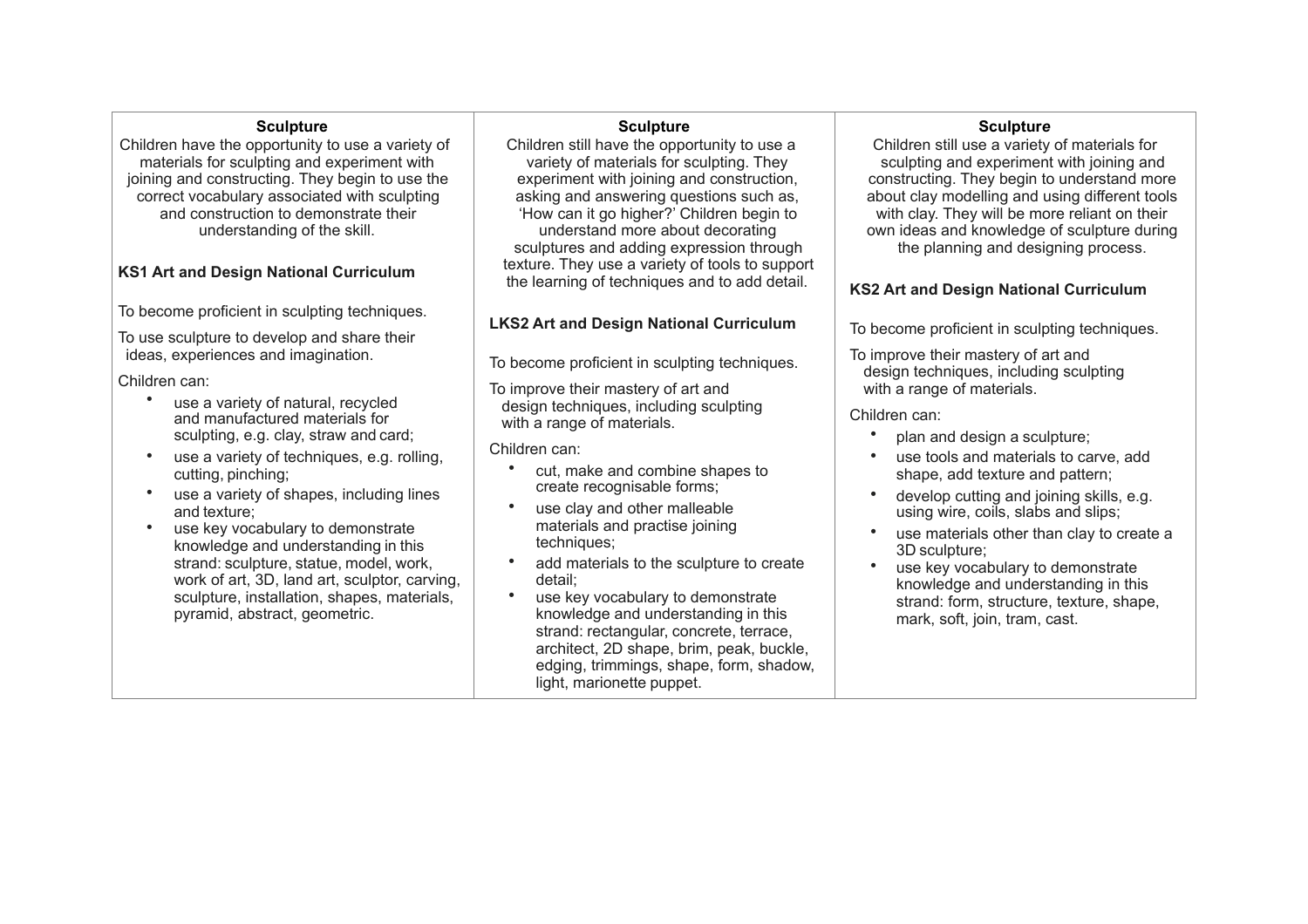# **Collage**

Children will have the opportunity to explore creating a variety of images on different backgrounds with a variety of media, e.g. paper, magazines, etc. Children experiment with sorting and arranging materials and refining their work.

# **KS1 Art and Design National Curriculum**

 To become proficient in other art, craft and design techniques – collage.

 To develop a wide range of art and design techniques in using texture, line, shape, form and space.

Children can:

- use a combination of materials that have been cut, torn and glued;
- sort and arrange materials;
- add texture by mixing materials;
- use key vocabulary to demonstrate knowledge and understanding in this strand: collage, squares, gaps, mosaic, features, cut, place, arrange.

# **Collage**

Children continue to explore creating collage with a variety of media, e.g. paper and magazines. They experiment with sorting and arranging materials with purpose to create effect. They learn new techniques, e.g. overlapping, tessellation, mosaic and montage.

## **LKS2 Art and Design National Curriculum**

To improve their mastery of art and design techniques with a range of materials – collage.

Children can:

- select colours and materials to create effect, giving reasons for their choices;
- refine work as they go to ensure precision;
- learn and practise a variety of techniques, e.g. overlapping, tessellation, mosaic and montage;
- use key vocabulary to demonstrate knowledge and understanding in this strand: texture, shape, form, pattern, mosaic.

# **Collage**

Children experiment with mixing textures and with sorting and arranging materials with purpose to create effect. They develop their understanding of techniques learned in Lower KS2 and develop their own ideas through planning.

## **KS2 Art and Design National Curriculum**

To improve their mastery of art and design techniques with a range of materials – collage.

- add collage to a painted or printed background;
- create and arrange accurate patterns;
- use a range of mixed media;
- plan and design a collage;
- use key vocabulary to demonstrate knowledge and understanding in this strand: shape, form, arrange, fix.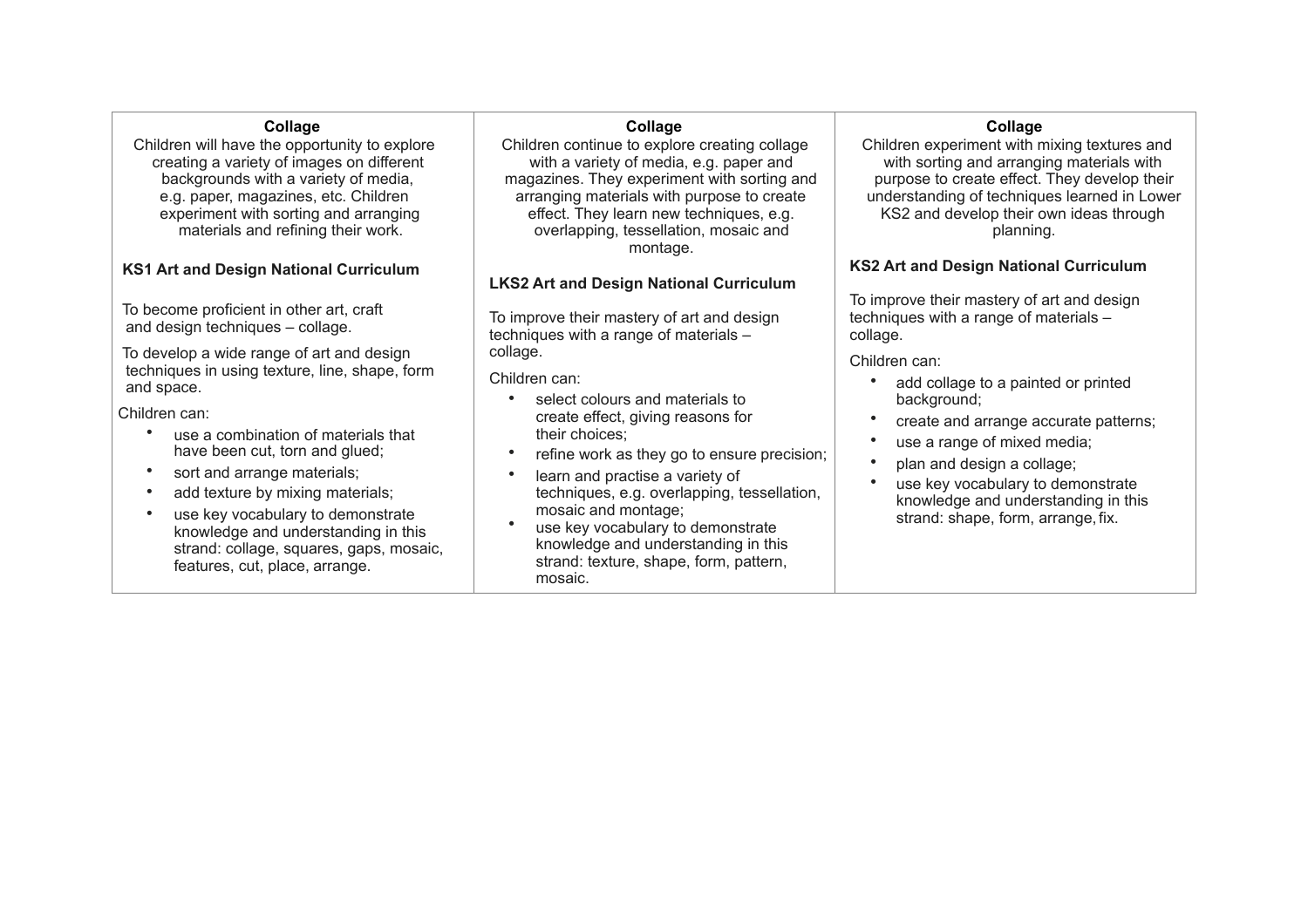### **Textiles**

Children have the opportunity to look at and practise a variety of techniques, e.g. weaving, dyeing and plaiting. They explore which textiles are best to use and produce the best result. Children will also explore decorating and embellishing their textiles to add detail, colour and effect.

**KS1 Art and Design National Curriculum** To become proficient in other art, craft and design techniques – textiles.

To develop a wide range of art and design techniques in using colour, pattern and texture.

Children can:

- show pattern by weaving;
- use a dyeing technique to alter a textile's colour and pattern;
- decorate textiles with glue or stitching, to add colour and detail;
- use key vocabulary to demonstrate knowledge and understanding in this strand: textiles, fabric, weaving, woven, placemat, loom, alternate, over, under, decoration, decorative, batik dye, dye, wax, resist, crayons, ink, apply, set.

#### **Textiles**

Children develop their weaving and colouring fabric skills further. They are also introduced to the skill of stitching in Lower KS2.

# **LKS2 Art and Design National Curriculum**

To improve their mastery of art and design techniques with a range of materials – textiles.

Children can:

- select appropriate materials, giving reasons;
- use a variety of techniques, e.g. printing, dyeing, weaving and stitching to create different textural effects;
- develop skills in stitching, cutting and joining:
- use key vocabulary to demonstrate knowledge and understanding in this strand: pattern, line, texture, colour, shape, stuffing, turn, thread, needle, textiles, decoration.

### **Textiles**

Children further develop their weaving, overlapping and layering techniques. They experiment with a range of fabrics including non-traditional fabrics.

### **KS2 Art and Design National Curriculum**

To improve their mastery of art and design techniques with a range of materials – textiles.

- experiment with a range of media by overlapping and layering in order to create texture, effect and colour;
- add decoration to create effect:
- use key vocabulary to demonstrate knowledge and understanding in this strand: colour, fabric, weave, pattern.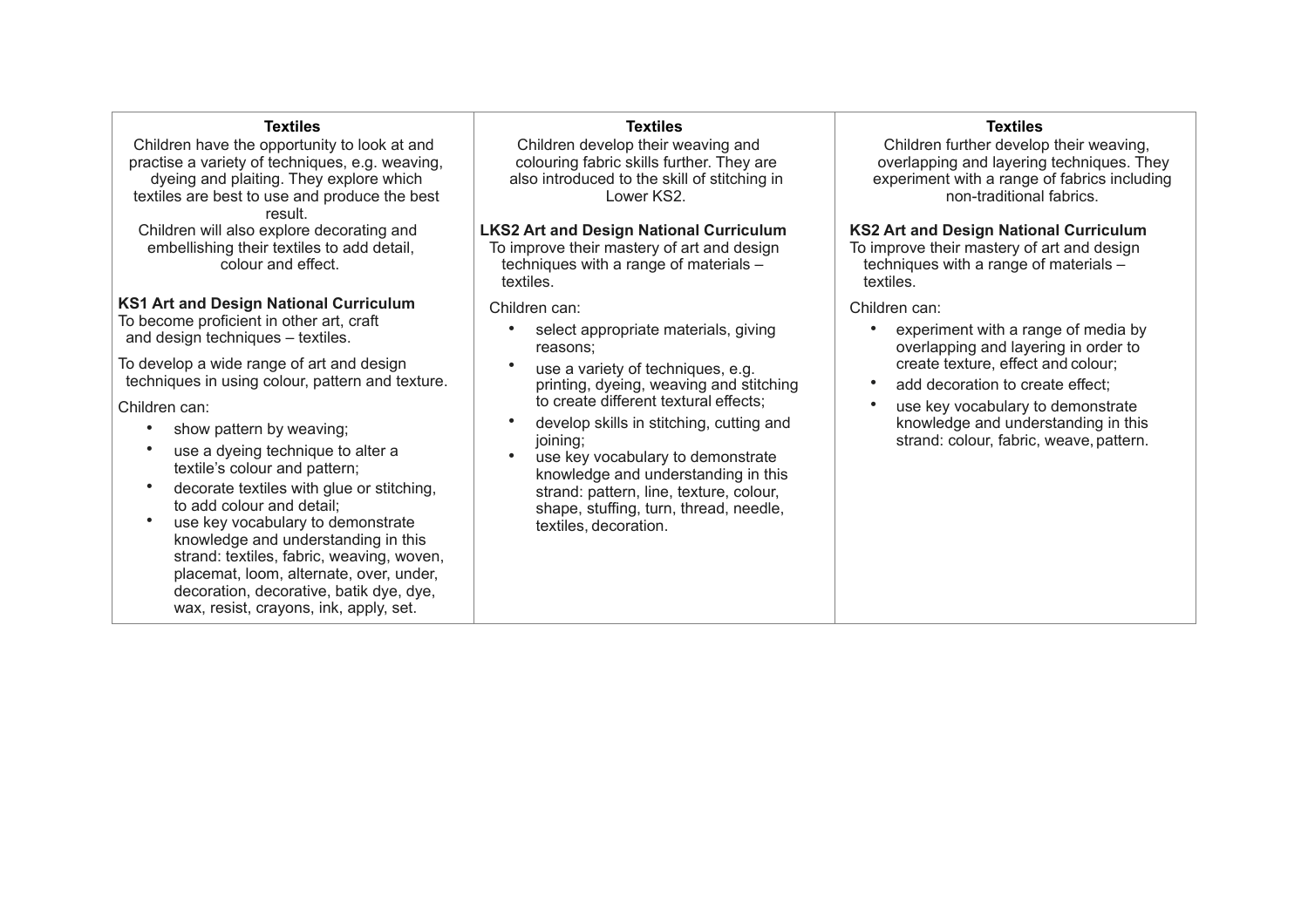### **Printmaking**

Children experiment with shape and pattern, looking at repeated patterns and different materials to make texture, e.g. sponges.

# **KS1 Art and Design National Curriculum**

To become proficient in other art, craft and design techniques – printing.

To develop a wide range of art and design techniques in using colour and texture.

Children can:

- copy an original print;
- use a variety of materials, e.g. sponges, fruit, blocks;
- demonstrate a range of techniques, e.g. rolling, pressing, stamping and rubbing;
- use key vocabulary to demonstrate knowledge and understanding in this strand: colour, shape, printing, printmaking, woodcut, relief printing, objects.

### **Printmaking**

Children use a variety of printing blocks, e.g. coiled string glued to a block, and explore what effect making their own blocks has on shape and texture.

## **LKS2 Art and Design National Curriculum**

To improve their mastery of art and design techniques with a range of materials – printing.

Children can:

- use more than one colour to layer in a print;
- replicate patterns from observations;
- make printing blocks:
- make repeated patterns with precision.
- use key vocabulary to demonstrate knowledge and understanding in this strand: line, pattern, texture, colour, shape, block printing ink, polystyrene printing tiles, inking rollers.

## **Printmaking**

Children have more opportunities to make printing blocks and tiles. They now reflect on their choice of colour for prints and develop their accuracy with patterns.

## **KS2 Art and Design National Curriculum**

To improve their mastery of art and design techniques with a range of materials – printing.

- design and create printing blocks/tiles;
- develop techniques in mono, block and relief printing;
- create and arrange accurate patterns;
- use key vocabulary to demonstrate knowledge and understanding in this strand: relief, pattern, shape, tile, colour, arrange, layer, monoprint.